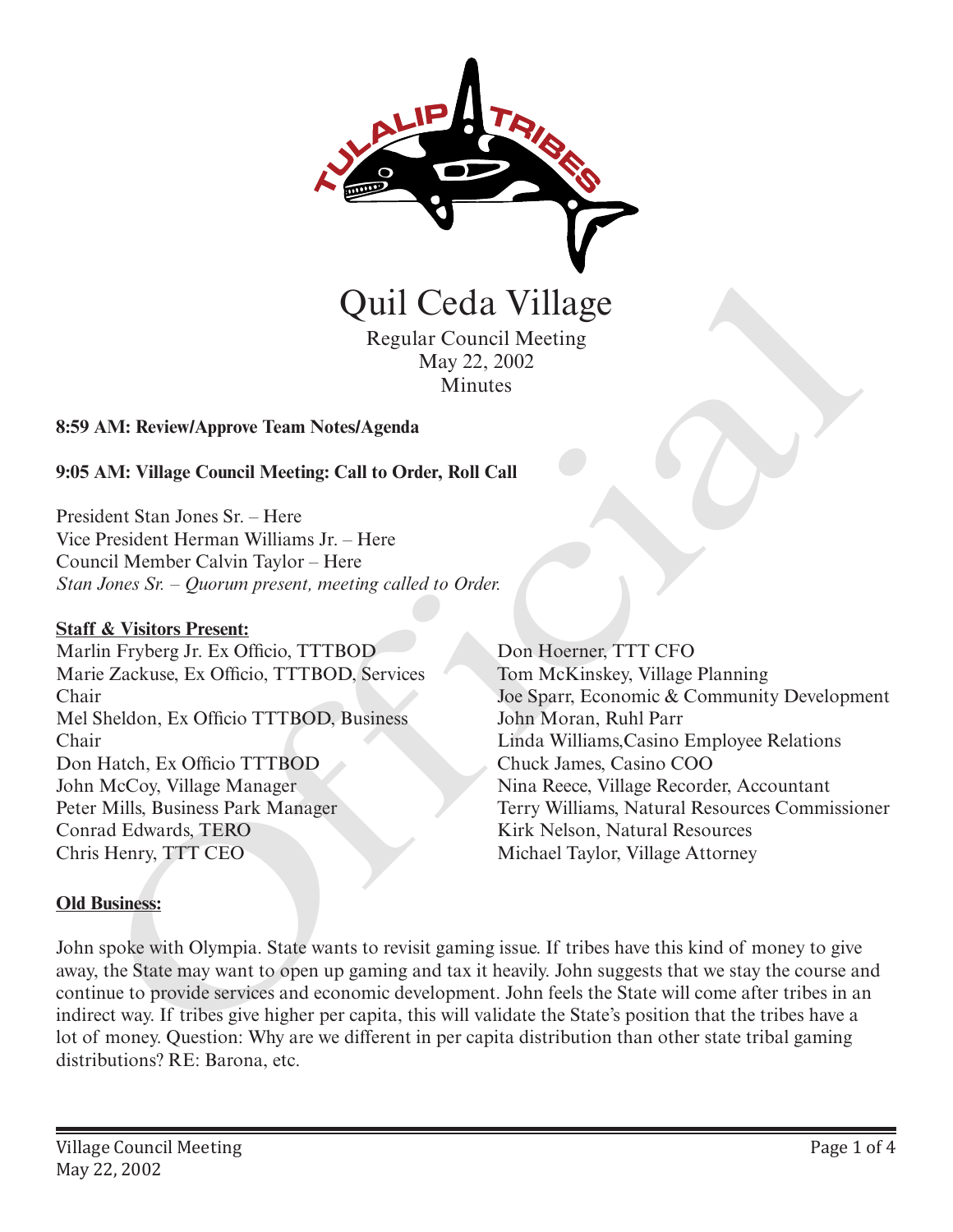Introduce Nina Reece, Village Auditor John McCoy

Done

Discussion on Signature Gathering, Charities, Etc. John McCoy

John McCoy - Would like to pursue action on signature gathers. Charities are generally acceptable but signature gatherers are very aggressive. John is receiving many calls from those who would like to come. John's suggestion is to provide a space for this but clear rules must be made, such as, so many feet from the door, do not block doors. Possibly do a cooperative with businesses to handle this.

Don Hatch - If you move charities too far away from the doors, the charitable organizations might as well not be there. They would not benefit. Fund raising is very important to charities. Tulalip Wal-mart is the most successful in the state. Many organizations will want to benefit from the flow of people around these stores.

Stan Jones Sr. recommends keeping political people out. Charities should be required to obtain permits. Mike Taylor agrees with discussion, but we must remember what free speech means. Mike has been looking at current legislation regarding this issue.

Mel Sheldon - Who has jurisdiction?

Fireworks Resolution John McCoy

Cal - Will this have an ordinance number? Yes, we are working on that. What site or legal description are we talking about?

John McCoy - All the 2000 acres. The description would have to be amended. We must have an ordinance for tribal police to enforce the ordinance.

# **Herman Williams moves to accept the Fireworks Ordinance as written.**

Seconded by Cal Taylor. 3 for, 0 against Motion Carried

Fireworks Ordinance will be posted on Tulalip Cablevision, Channel 10 and in The Tulalip See-Yaht-Sub Discussion: Do we have to amend this ordinance to allow the sale of fireworks in the Village? Mike Taylor - This ordinance does not restrict the sale of fireworks just the discharge of fireworks. I will also be submitting a Resolution to the Board of Director to allow the police department and the court system to enforce this ordinance. John McCoy - Would like to pursue action on signature gathers. Charities are generally acceptable but<br>signature gatheres are very aggressive. John is receiving many calls from those who, would like to come<br>John's suggestio

Cal Taylor clarified the role of the Village Council and the Tribal Council to the new people present at this meeting.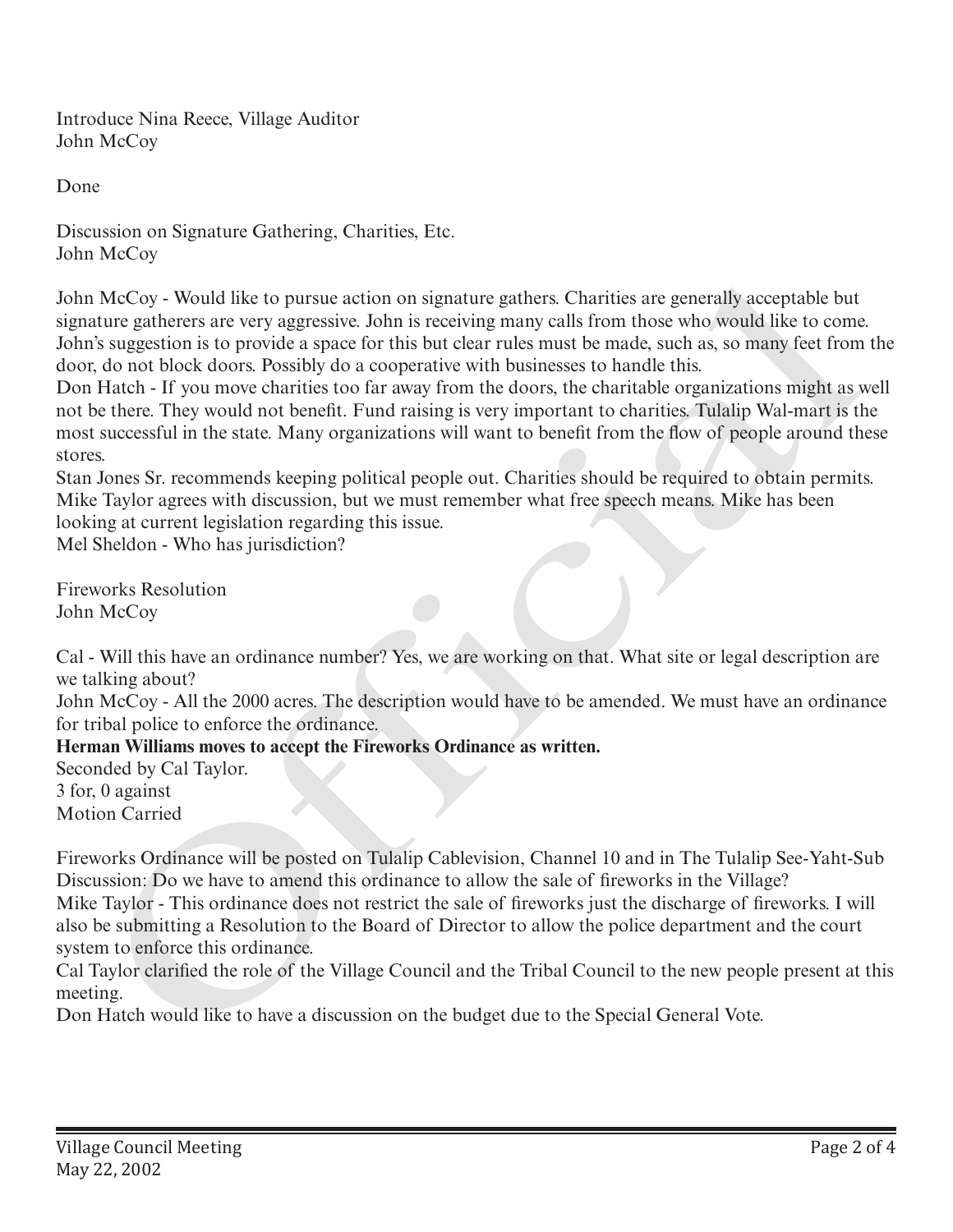Village Council Meeting Room - Bids for the Interior 31 May, 2002 John McCoy

Time Extended to add 2 TIs to Bid Bids were extended but project should still be completed on schedule (FYI) trying to save money.

Southern Ute - A Tribal Policy Pre-Meeting on May \_\_ / June \_\_? John McCoy/Tom M.

Southern Ute in southern Colorado/Utah (?) They are a very successful tribe due to natural gas. They may be interested in investment potential with The Tulalip Tribes. They are interested in knowing what the Tribe is doing. They know of the Tribes' desire to have their own Tulalip university, website, etc. Meeting scheduled for preliminaries for June 3, 2002.

Southern Ute Investment Committee coming 4/5 June 2002 John McCoy

Potential Investments (Justice Center and Electrical Power) Meeting with Southern Ute has been changed to June 5  $\&$  6, 2002. What are we willing to step up to?

## Wild Sky Wilderness Proposal

John McCoy attended a meeting on 5-21-02 regarding the Wild Sky Wilderness Proposal. John showed the area on a map. They will send an updated map, electronically. Our treaty rights will remain intact. They will not change as a result of this wilderness area. This is an item for the Board. Designated wilderness areas generally help our natural resources, such as salmon, although some roads and trails maybe removed, limiting current access. John McC.oy Hom Ma.<br>
Southern Ute in southern Colorado/Utah (2) They are a very successful tribe due to natural gas. They<br>
Southern Ute in southern (polential with The Tulalip Tribes. They are interested in knowing what<br>
T

Stan Jones wants a key to access these roads. Hunters have difficulty getting in to hunt our traditional areas.

Herman Williams, Jr. - How are the Snoqualmie Tribes weighing in on this? This is our U&A.

## **New Business:**

1st Item – Budgets

Cal Taylor – We need a monthly report regarding our budget.

John McCoy - Nina is working on a plan to become more self-sufficient and possibly using QuickBooks and how we will bill, how we process things through the Village. We would like to accelerate the process from two years too sooner.

# 2nd Item – Tax Issue

John McCoy - We will be re-introducing it this session. We will lay low this session but we will not continue to be silent next session. Stay on our current PR campaign and keep pushing our position. We